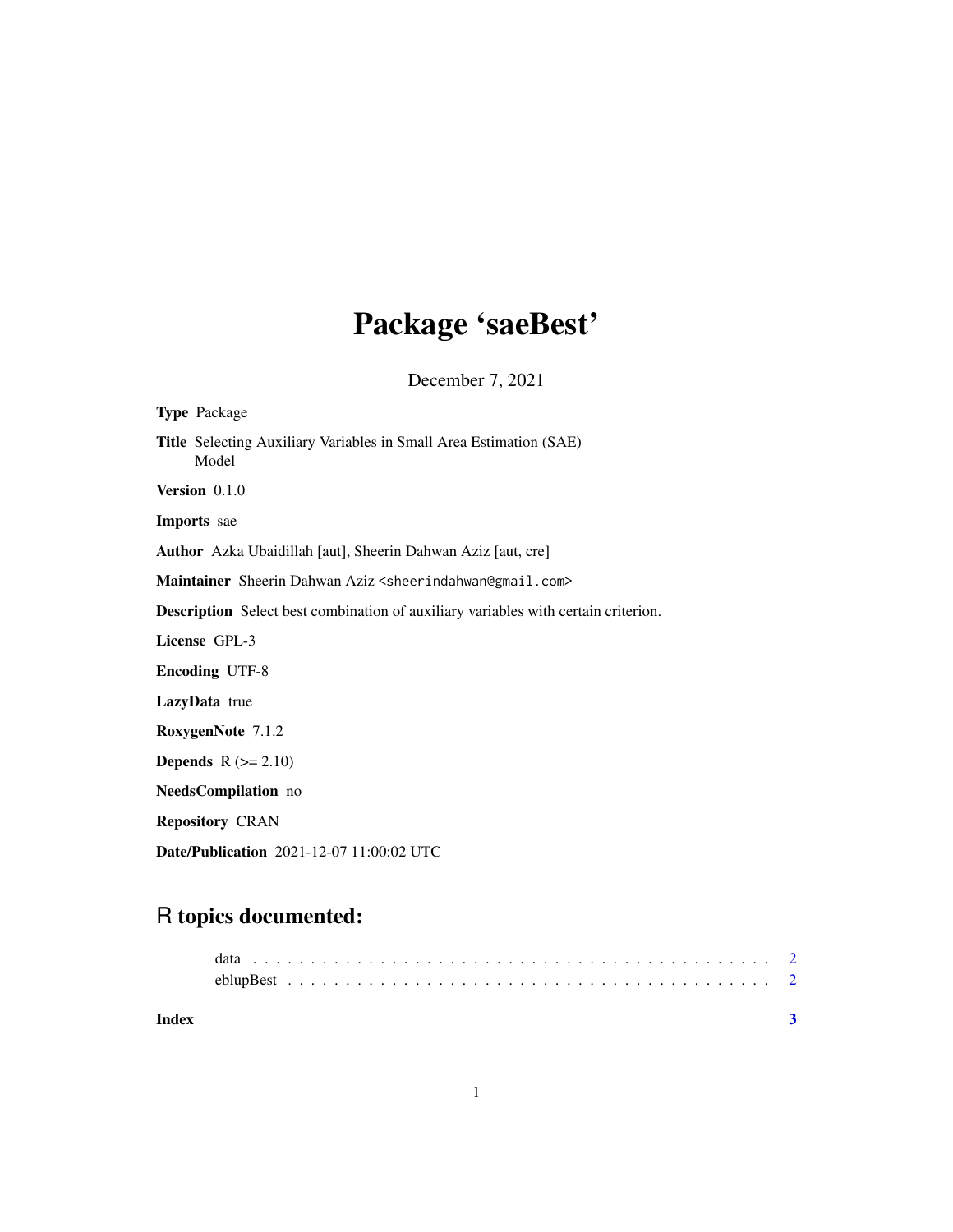<span id="page-1-0"></span>data *Dataset*

#### Description

Dataset

#### Usage

data(data)

#### Format

An object of class

eblupBest *Selecting Auxiliary Variables in Small Area Estimation (SAE) Model*

#### Description

Select best combination of auxiliary variables with certain criterion

#### Usage

eblupBest(y, x, vardir, criterion = "AIC", data)

#### Arguments

| <sub>y</sub> | name of response variable                                           |
|--------------|---------------------------------------------------------------------|
| $\mathsf{x}$ | vector of auxiliary variables' name                                 |
| vardir       | name of variance direct                                             |
| criterion    | "loglike"," $AIC$ ", " $BIC$ ", and " $KIC$ " (default = " $AIC$ ") |
| data         | input dataset                                                       |

#### Value

an EBLUP-FH model with best auxiliary variables and the dataset

#### Examples

```
library(saeBest)
example = eblupBest(y = "y", x = c("x1","x2","x3"), vardir = "var", data = data)
```